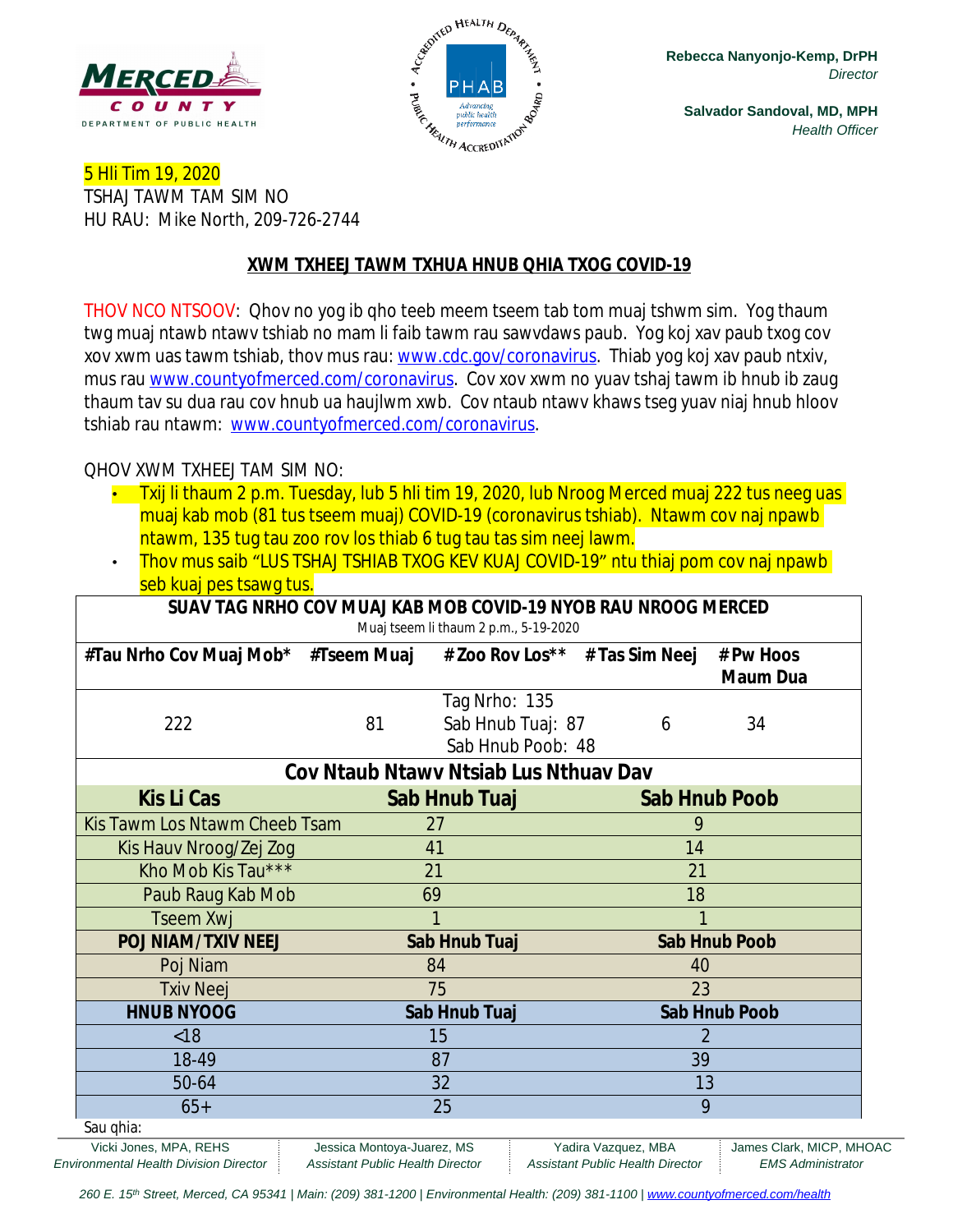- 1. \*Qhov hais tias tag nrho cov muaj mob suav nrog tag nrho cov uas tau zoo rov los thiab tag nrho cov uas tau tas sim neej huv si.
- 2. \*\*Zoo rov los txhais tau hais tias nws tsis muaj tsos mob lawm thiab tsis siv tshuaj tau li 72 xooj moos.
- 3. \*\*\*Cov kho mob kis tau, suav nrog cov kis sab nrauv thiab sab hauv nroog huv si.
- 4. Cov zos nyob rau sab hnub tuaj ntawm lub nroog Merced County: Atwater, Ballico, Bear Creek, Calpack, Cressey, Delhi, El Nido, Hilmar, Irwin, Le Grand, Livingston, Merced, Planada, Snelling, Stevinson, Tuttle, thiab Winton.
- 5. Cov zos nyob rau sab hnub poob ntawm lub nroog Merced County: Dos Palos, Gustine, Los Banos, Santa Nella, thiab Volta.



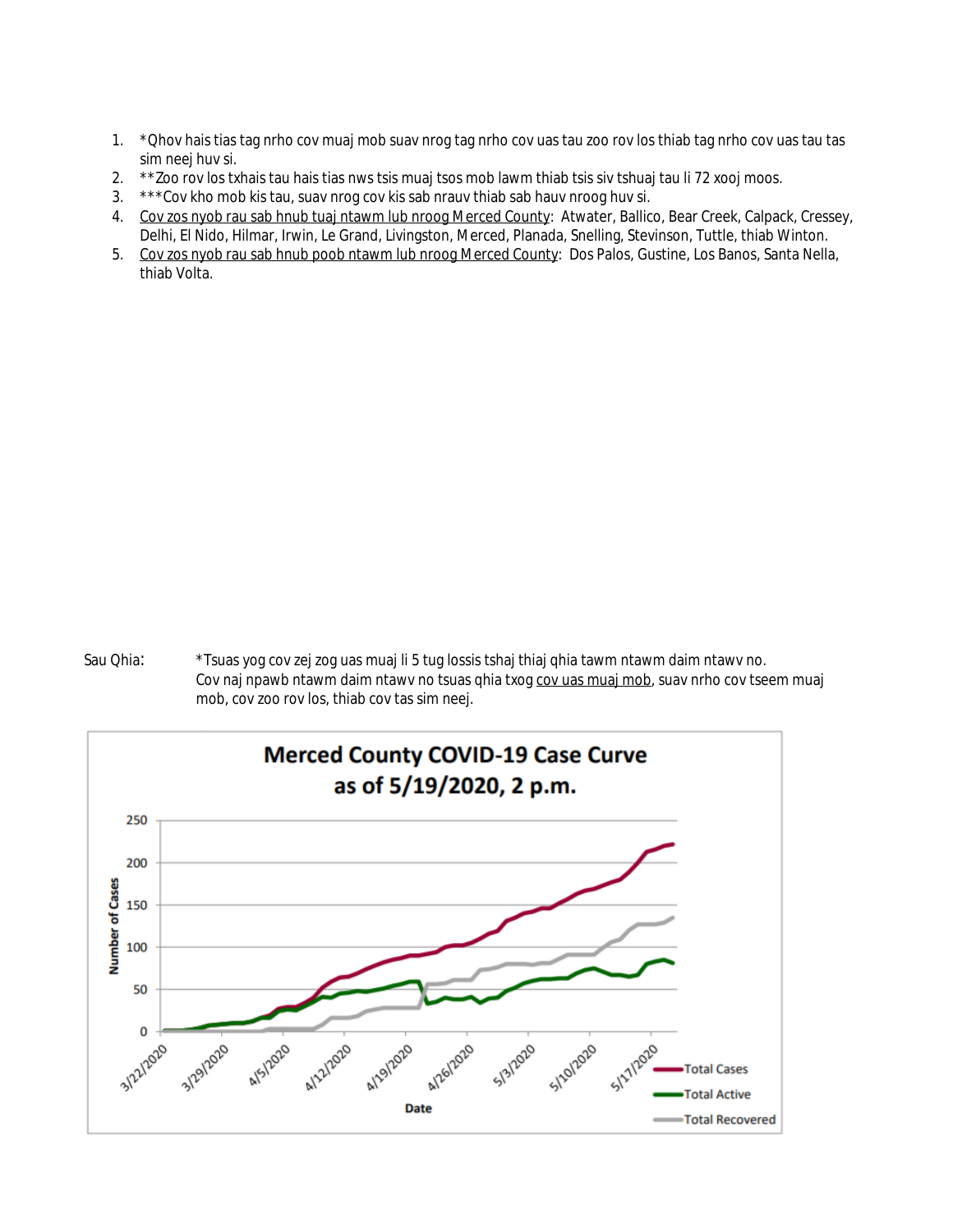- Raws li cov ntaub ntawv uas cov muaj mob no tau hais, cov ua haujlwm nram Public Health mam xwj seb qhov kev pheej hmoob ntawm kis li cas thiab mus nrog cov neeg uas nws tau kis los sis tau nrog ua ke tham.
- Raws li txoj cai, lub Hoom Kas Public Health qhia tsis tau cov neeg no tej ntawb ntawv hais tias tus uas muaj qhov kab mob no yog leej twg.
- Nyob rau lub xeev California, muaj 81,858 tus neeg uas muaj mob, muaj 3,295 tus neeg tau tas sim neej.

### **TEJ YAM HAUJ LWM UA NYUAM QHUAV UA TSIS NTEV NO:**

- Merced County Public Health niaj hnub koom tes nrog cov nom tswv kav teb chaw, kav lub xeev, kav lub nroog thiab kav lub zos tham txog txoj kev tiv thiav rau yav pem suab. Lawv kuj koom tes nrog California Department of Public Health thiab Centers for Disease Control and Prevention saib xyuas txog COVID-19.
- Los mus sib koom tes nrog rau lub Hoob Kas Merced County Office of Emergency Services thiab niaj hnub tham txog xwm txheej ntawm cov Hoob Kas nom tswv hauv lub nroog, tsev kawm ntawv thiaj cov neeg uas ua hauj lwm pab saib xyuas tib neeg txoj kev noj qab nyob zoo hauv peb lub nroog.
- Nyob rau lub rooj sab laj hnub no, tag nrho cov Board of Supervisors pom zoo Merced County Public Health Department cov lus tias, yog lub Xeev pom zoo, lawv yuav tso lub Nroog Merced txav mus rau nrawm daim ntawv (Theem 2B) ntawm California daim ntawv qhia kev los hloov txojcai Nyob Twj Ywm Hauv Tsev. Yog tias lub Xeev pom zoo thiab txais tus Tswj Saib Xyuas Kev Noj Qab Haus Huv cov lus thiab pom zoo rau Nroog Merced txav rau Theem 2B, nws yuav uas rau qheb tau cov chaw noj mov saib hauv, malls thiab taj laj tshav puam, thiab cov taj laj uas nrov nrog tej khaub ncaws zoo uas muaj kev sib nrug thiab tej kev kom tsis txhob kis.
- Ib gho ntawm lub rooj sab laj hnub no, tag nrho cov Board of Supervisors kuj pom zoo tias muaj kev nyuaj siab txog nyiaj txiag hauv zos vim COVID-19.
- Lub Hoob Kas Merced County Office of Emergency Services thiab Merced County Department of Public Health los sib koom tes rau hnub tim 13 lub 3 Hli Ntuj los hais tias muaj xwm txheej ceev. Nyob rau hnub 16 lub 3 Hli Ntuj, lawv thiaj li hu ib lub rooj sab laj es cov Board of Supervisors thiaj pom zoo daim ntawv ntawd.
- Nyob rau lub 3 Hli Ntuj Vas Thib 19, tus Tswv Kav Xeev California Gavin Newson tau hais tawm rau nws daim ntawv N-33-20, thov kom sawvdaws nyob twj ywm hauv tsev. Nyob rau hnub vas thib 20 lub 3 Hli Ntuj, Merced County's Health Officer kuj tau pom zoo thiab xa daim ntawv tawm kom cov pej xeem nyob rau lub nroog nyob twj ywm hauv tsev tsuas yog tawm mus uas hauj lwm los sis muaj yuav khoom tseem ceeb xwb.
- Lub Hoob Kas Merced County Public Health Department Operations Center twb qheb thaum lub Ib Hli Ntuj Vas Thib 27 Xyoo 2020 (114 hnub) los mus npaj tos txog rau COVID-19 uas nyob ib ncig ntawm peb lub zos thaib lub nroog. Lub Merced County Emergency Operations Center thiab Human Services Agency Department Operations Center los yeej ua haujlwm tam sim no thiaj.

## **LUS TSHAJ TSHIAB TXOG KEV KUAJ COVID-19:**

• Lub Nroog Merced tau kuaj 4,841 tus neeg lawm. 4,350 tug tsis muaj mob, 222 tug kuaj tau muaj mob, thiab 271 tug tseem kuaj tsis tau tiav/tsis tau paub. Cov naj npaub no suav nrho cov kuaj los ntawm public health cov chaw kuaj thiab cov chav kuaj ntsav thiab kuaj zis.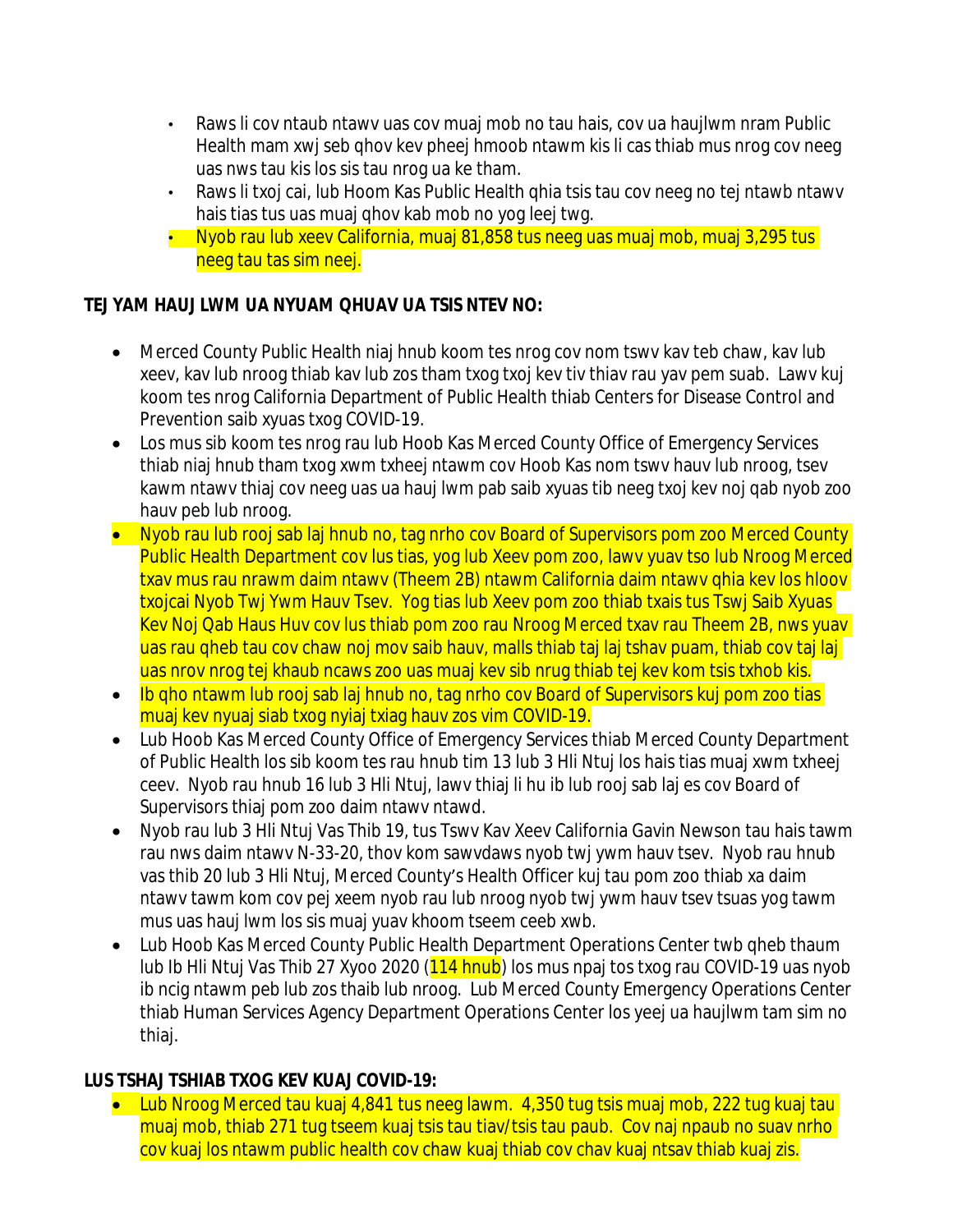- Txojkev kuaj COVID-19 muaj tag nrho rau cov pej xeem nyob hauv Nroog Merced.
	- o Merced County Fairgrounds: 900 Martin Luther King Jr. Way, Merced
	- o 7 a.m. txog 7 p.m. Monday-Friday
	- o Cuv/Sau npe ntawm [www.lhi.care/covidtesting](http://www.lhi.care/covidtesting) los sis hu xov tooj 1-888-634-1123
	- o Vim yuav muaj neeg coob xav kuaj, cov kuaj no muab pauv rau teem sij hawm tuaj kuaj xwb thiaj yuav tsis muaj cov nyob tos ntev ntev. Cov ua cia li tuaj nkag tsis tau teem sij hawm, yuav tsis kuaj.
- Nyob rau hauv txoj kev kho mob rau pej xeem, txhua tus tib neeg uas muaj mob raws li CDC txoj cai raug mob nhyav hauv lub nroog Merced County twb coj mus kuaj tag lawm.
- Public Health tseem nrhiav lwm txoj kev los kom kuaj tau zoo dua rau cov muab kev pab cuam thoob hauv zej zog thiab kom kuaj tau ntau me ntsis hauv lub nroog. Lawv yeej yuav qhia rau peb yog tias kuaj tau cov muaj tus kab mob tawm ntawm qhov twg los (kev saib xyuas noj qab haus huv los sis ntawm cov chaw kuaj ntsav kuaj zis).
- Nyob rau hauv lub 3 hli yuav tas, lub Nroog Merced tau gheb ob lub "mobile specimen" collection sites" los mus kuaj cov COVID-19. Thaum pib, yuav muaj ob hnub kuaj rau ib av thiv, ib lub nyob rau sab hnub poob haus lub Nroog, thiab ib lub nyob rau sab hnub tuaj hauv lub Nroog. Ib lub yuav qheb li 4 xooj moos ib hnub. Yog tias muaj khoom kuaj ntxiv thiab tib neeg coob los pab, yuav qheb ntev me ntsis thiab qhev ntau hnub ntxiv.
	- o **LUS CEEB TOOM**: Yog leej twg yuav mus siv cov chaw no, yuav tsum teem sij hawm ua ntej thiab koj yuav tsum muaj ib daim ntawv xa los ntawm tus nais maum thiab pom zoo ua ntej los ntawm Merced County Department of Public Health. Yog tias koj tsis muaj it tug nais maum tiam sis koj muaj cov tsos mob no, hu tau rau 209-381-1180 tuaj sab laj. Leej twg los xib, yog tsis tau tso cai rau mus kuaj ua ntej, tus ntawd peb yuav tsis kuaj. Thaum nej teem sij hawm kuaj tas lawm peb mam li yuav qhia qhov chaw kuaj ntawd rau nej tias nws nyob qhov twg. Yog xav paub ntxiv hu rau 209-381-1180.

# **COVID-19 COV TSOS MOB THIAB COV KEV CEEV FAJ:**

- Coronavirus cov tsos mob muaj li: mob sib mus txog rau mob ntsws hnyav, ua npaws, hnoos thiab ua pa nyuaj. Yog tsos mob muaj tshwm tawm, tus neeg mob yuav tsum nyob twj ywm hauv tsev thiab cais nws tus kheej ntawm lwm tus.
- Yog muaj leej twg tau mus cuag nrog ib tug neeg uas tej zaum muaj qhov kab mob COVID-19 thiab cov tsos mob no yuav tsum hu nws to nais maum thiab lub hoob kas saib xyuas txoj kev noj qab nyob zoo sai li sai tau.
- Yuav tsum hu koj tus nais maum ua ntej tso mam mus tom nws lub hoob kas. Tsis txhob hu 911 yog koj xav tias koj muaj COVID-19, tsuas yog koj muaj kev muaj mob hnyav heev thiab yuav tsum tau kev pab.
- Lub sij hawm no yog ib lub sij hawm muaj khaub thuas. Nws muaj ntau yam kev uas koj yuav tiv thaiv tau koj tus keej thiab cov uas nyob ib ncig ntawm koj:
	- o Ntxuav koj ob txhais tes xaum maum nrog suj npus thiab dej li 20 ses nkoos.
	- o Tsis txhob kov koj qhov muag, qhov ntswg thiab qhov ncauj yog tias koj tsis tau ntxuav tes.
	- o Tsis txhob nyob ze ze ntawm ib tug neeg uas muaj mob.
	- o Tsis txhob mus ua hauj lwm, mus kawm ntawv los sis mus ze ze ntawm lwm tus neeg yog tias koj muaj tsos mob ib yam li ua npaws los sis hnoos.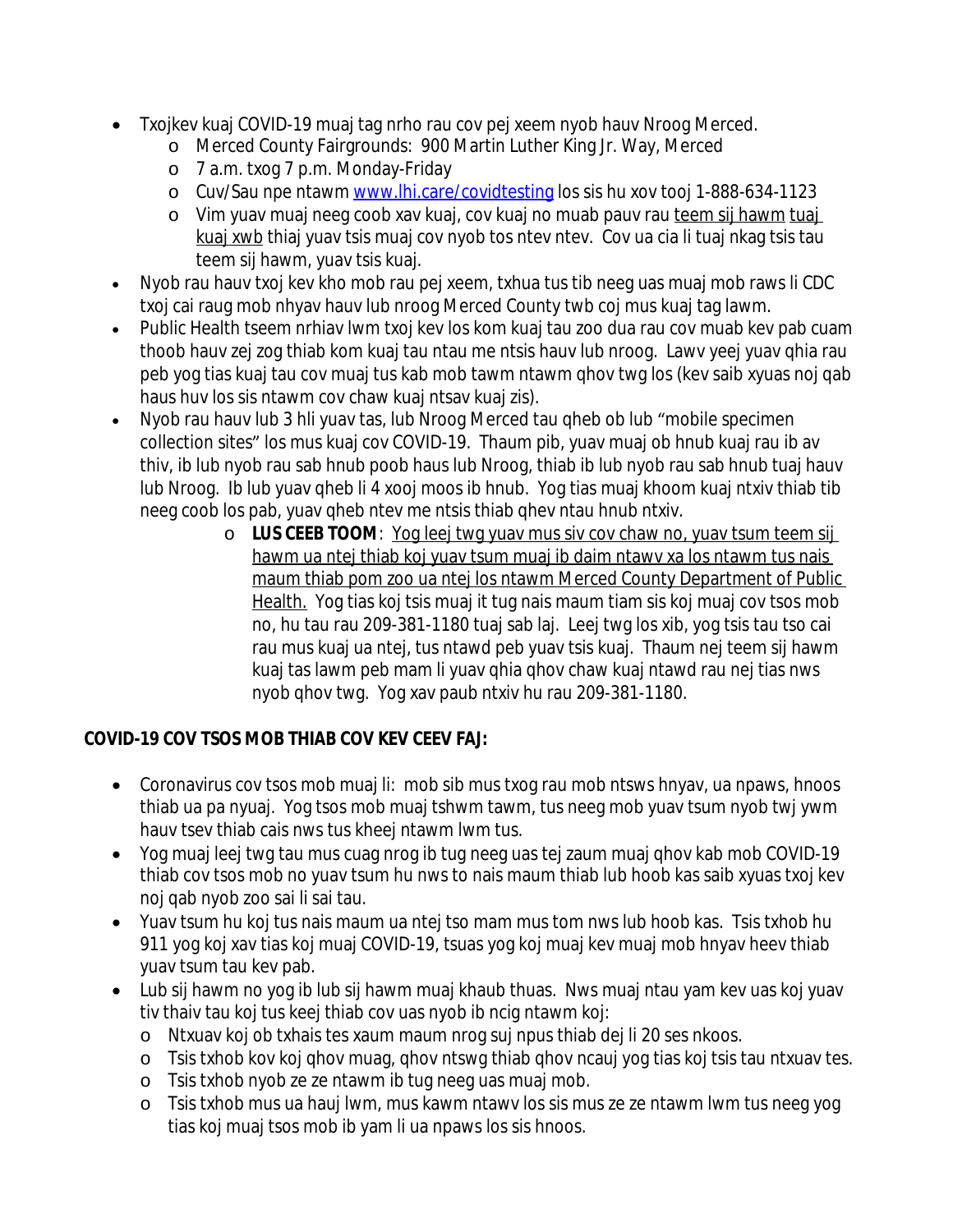o Yog tias koj txham los sis hnoos, muab ib daig ntawv tshuab ntswg los npog koj qhov ncauj es hnoos los sis txham rau daim ntawv tas ces muab daim ntawv coj mus pov tseg.

# **MUAJ NTAU YAM QHUAB QHIA UAS YUAV PAB TAU KOJ:**

- Yog koj xav tau xov xwm tshiab txog COVID-19 mus sau koj qhov email rau: [www.countyofmerced.com/coronavirus](http://www.countyofmerced.com/coronavirus)
- Merced County Public Health **webpage uas muaj ntaub ntawv** txog COVID-19: o [www.countyofmerced.com/coronavirus](http://www.countyofmerced.com/coronavirus)
- **Yog xav paub ntxiv txog** los ntawm Merced County Public Heath, hu rau:
	- o 209-381-1180 (Lus Askiv, lus Mev thiab lus Hmoob. Muaj tus tib neeg yuav nrog koj tham thaum 8 moos sawv ntxov mus txog 5 moos tsaus ntuj.)
- Yog muaj lus nug tshwj xeeb txog COVID-19 **email** mus rau Merced County Public Health: o [COVID-19@countyofmerced.com.](mailto:COVID-19@countyofmerced.com)
- Yog xav paub ntxiv txog **CDC cov lus tshaj taum**:
	- o <https://www.cdc.gov/coronavirus/2019-ncov/whats-new-all.html>
- Yog xav paub txog **kev pab hauv tsev los sis rau yus tsev neeg** los ntawm CDC: o <https://www.cdc.gov/coronavirus/2019-ncov/community/home/index.html>
- Nrog koj **cov menyuam** tham txog coronavirus:
	- o https://www.pbs.org/parents/thrive/how-to-talk-to-your-kids-about-coronavirus
- Txoj cai pab **cov neeg muaj lub hoob kas hawj lwm los sis taj laj/lag luam** thiab cov tsev ntawd:
	- o <https://bit.ly/2IH2G2u>
	- o <http://www.covid19.ca.gov/>
- Yog tias **taj laj muab khoom nce nqe kim** vim muaj kab mob no qhia rau:
	- o <http://www.countyofmerced.com/3381/Price-Gouging>
- Yog tias muaj neeg **siv khoom dag los sis dag txog tej khoom**: o <http://www.countyofmerced.com/2322/Consumer-Fraud>
- Qhia txog **cov hoob kas/lag luam tseem qheb qhov rooj ua hauj lwm es tsis yog hoob kas/lag**
	- **luam tseem ceeb** thiab txog tib neeg sib koom tseej pab ua ke yuam txog cai kom Nyob-twj ywm-hauv tsev:
		- o Hu rau: 209-381-1100 (8 moos sau ntxhov txog 5 moos tsaus ntuj Vas Cas txog Vas Xuv)
		- o Xa email rau: [COVIDcomplaint@countyofmerced.com](mailto:COVIDcomplaint@countyofmerced.com)
- Dignity Health muaj ib qho **Virtual Care pub dawb** rau cov neeg uas muaj qhov tsos mob COVID-19 mus xyuas.
	- o Yog leej twg muaj cov tsos mob COVID-19, tus ntawd yuav nkag mus saib xyuas hauv qhov Virtual Care Anywhere dawb xwb. Cov tsos mob no zoo li ib qho ua npaws me me, hnoos, los sis ua pa tsis tshua puv.
	- o Yog xav mus xyuas qhov virtual care dawb no mus rau hauv <http://www.dignityhealth.org/virtualcareanywhere>thiab rub qhov Virtual Care Anywhere qhov application nyob rau hauv Apple App Store los sis Google Play Store los sis hu xov tooj rau 855-356-8053 thiab siv tus naj npaws COVID19 nyob rau hauv daim coupon.
- **Xav tau kev pab koj/Koj pab luag**:
	- o [www.gethelpgivehelpmerced.com](http://www.gethelpgivehelpmerced.com)